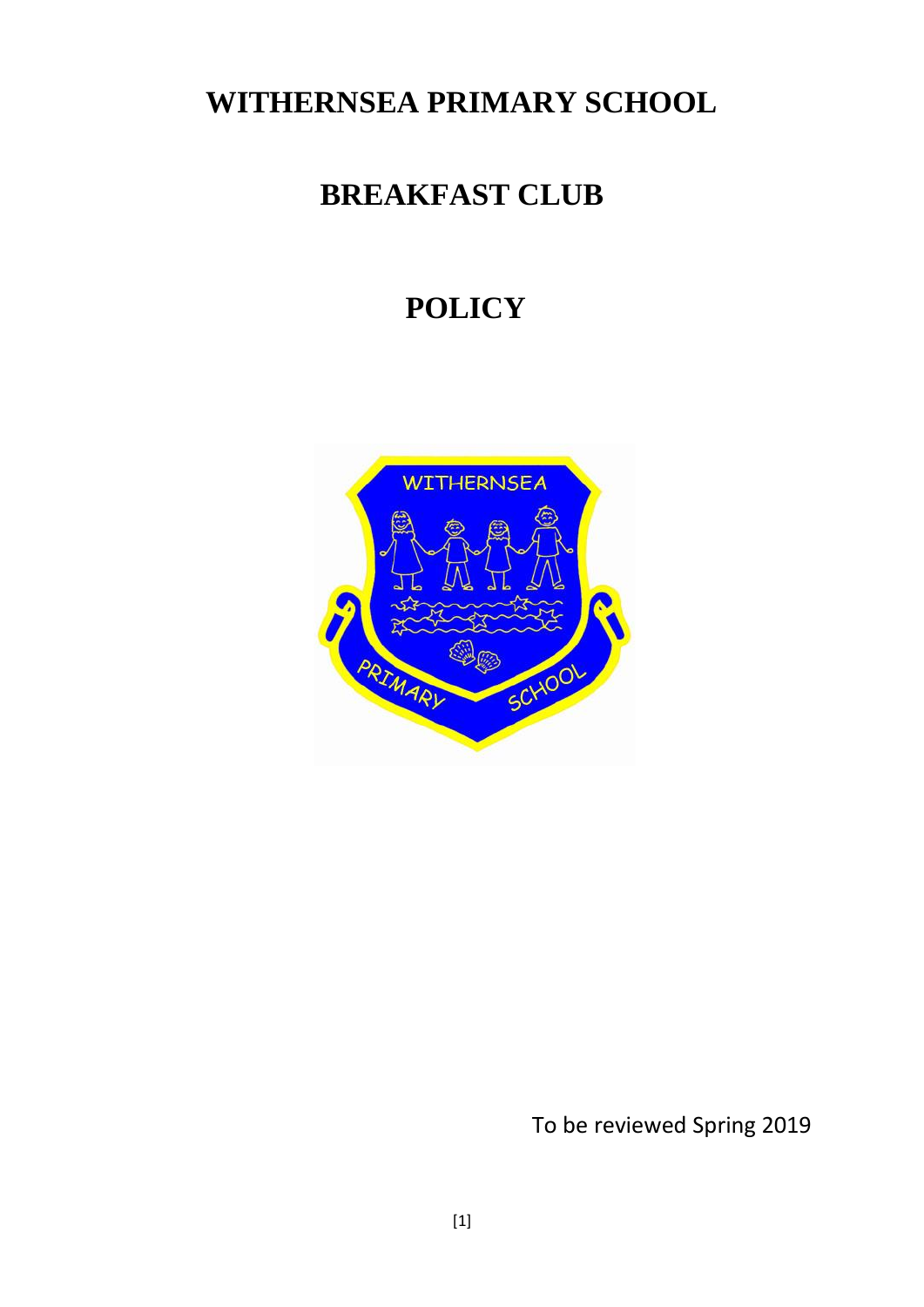*Withernsea Primary School* 

# **Before School Club**



#### **Introduction**

The Before School Club is run by Withernsea Primary School and exists to provide high quality outof-school hours childcare for our parents. It provides a range of stimulating and creative activities in a safe environment.

**\_\_\_\_\_\_\_\_\_\_\_\_\_\_\_\_\_\_\_\_\_\_\_\_\_\_\_\_\_\_\_\_\_\_\_\_\_\_\_\_\_\_\_\_\_\_\_\_\_\_\_\_\_\_\_\_\_\_\_\_\_\_\_\_\_\_\_\_\_\_\_\_\_\_\_\_\_\_\_\_\_\_**

\_\_\_\_\_\_\_\_\_\_\_\_\_\_\_\_\_\_\_\_\_\_\_\_\_\_\_\_\_\_\_\_\_\_\_\_\_\_\_\_\_\_\_\_\_\_\_\_\_\_\_\_\_\_\_\_\_\_\_\_\_\_\_\_\_\_\_\_\_\_\_\_\_\_\_\_\_\_\_\_\_\_

The club operates from 7.45 am – 8.45 am, term time. Current costs for each session are £2.50 for Before School. A copy of this policy is provided to all parents of children attending the club and is also available on the school website.

Please note that the club will NOT be open on Teacher Training Days.

# *All parents must complete a registration form for each child attending the club and sign an agreement to adhere to the terms of this policy.*

#### **Admissions**

- Only school age children attending Withernsea Primary School are eligible to attend the club.
- All places are subject to availability and receipt of payment.
- The registration process must be completed prior to the child's commencement at the club.
- All parents will receive a paper copy of this policy and this policy is available to view via our school website.
- All club staff are made aware of the details of a new child.
- Children's attendance is recorded in a register

## **Arrival and Departure**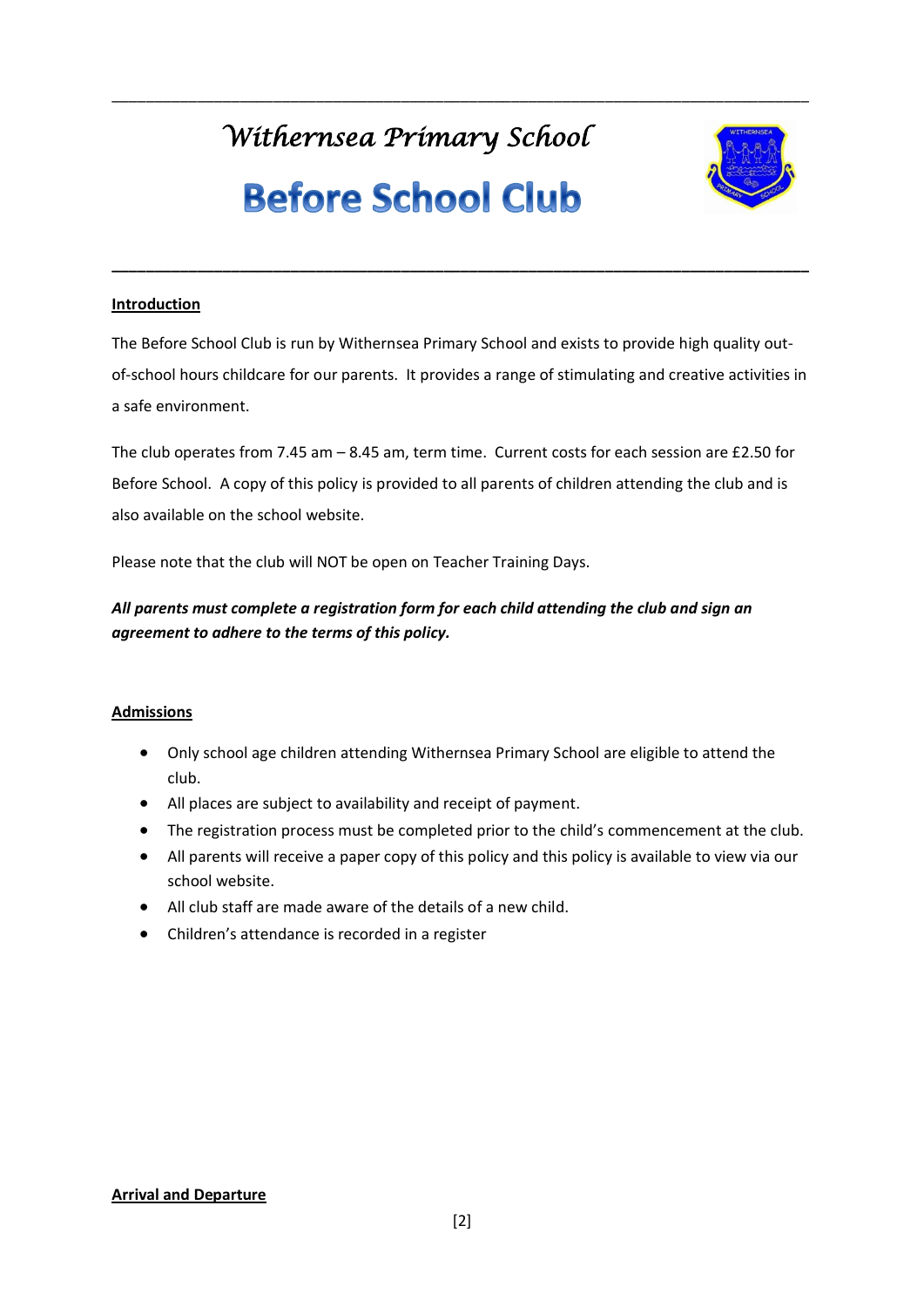#### **Before School Club**

- Parents/Carers are required to bring their child directly to the club and sign them in. You should enter the club via the staff entrance of the north building.
- Children will be escorted onto the relevant playgrounds at 8.40 am by the club staff.

The club staff will take a register of all contracted children and will liaise with the class/teacher/school office to determine any reason why a child is not accounted for.

#### **Daily Routine**

#### **Morning Session**

- 7.45 am 8.40 am parents bring their children to Before School Club situated in the nurture room where a range of activities are set out.
- 8.00 am children wishing to have breakfast wash their hands ready to enjoy a freshly prepared breakfast.
- 8.35 am tidy up time encouraging the children to take responsibility for the environment
- 8.40 am children collect their coats and bags. Both KS1 and KS2 children are escorted to their appropriate playground where they meet up with the rest of the children awaiting the start of school.

#### **Behaviour**

Whilst attending the club children are expected to:

- Use socially acceptable behaviour.
- Respect one another, accepting differences of race, gender, ability, age and religion.
- Choose and participate in a variety of activities.
- Ask for help if needed.
- Enjoy their time at the club.

Positive behaviour is encouraged by:

- Staff acting as positive role models.
- Praising appropriate behaviour.
- Sticker rewards.
- Informing parents about individual achievements.

Dealing with inappropriate behaviour:

- Challenging behaviour will be addressed in a calm, firm and positive manner.
- In the first instance, if necessary, the child will be temporarily removed from the activity.
- Staff will explain why the behaviour displayed is deemed inappropriate.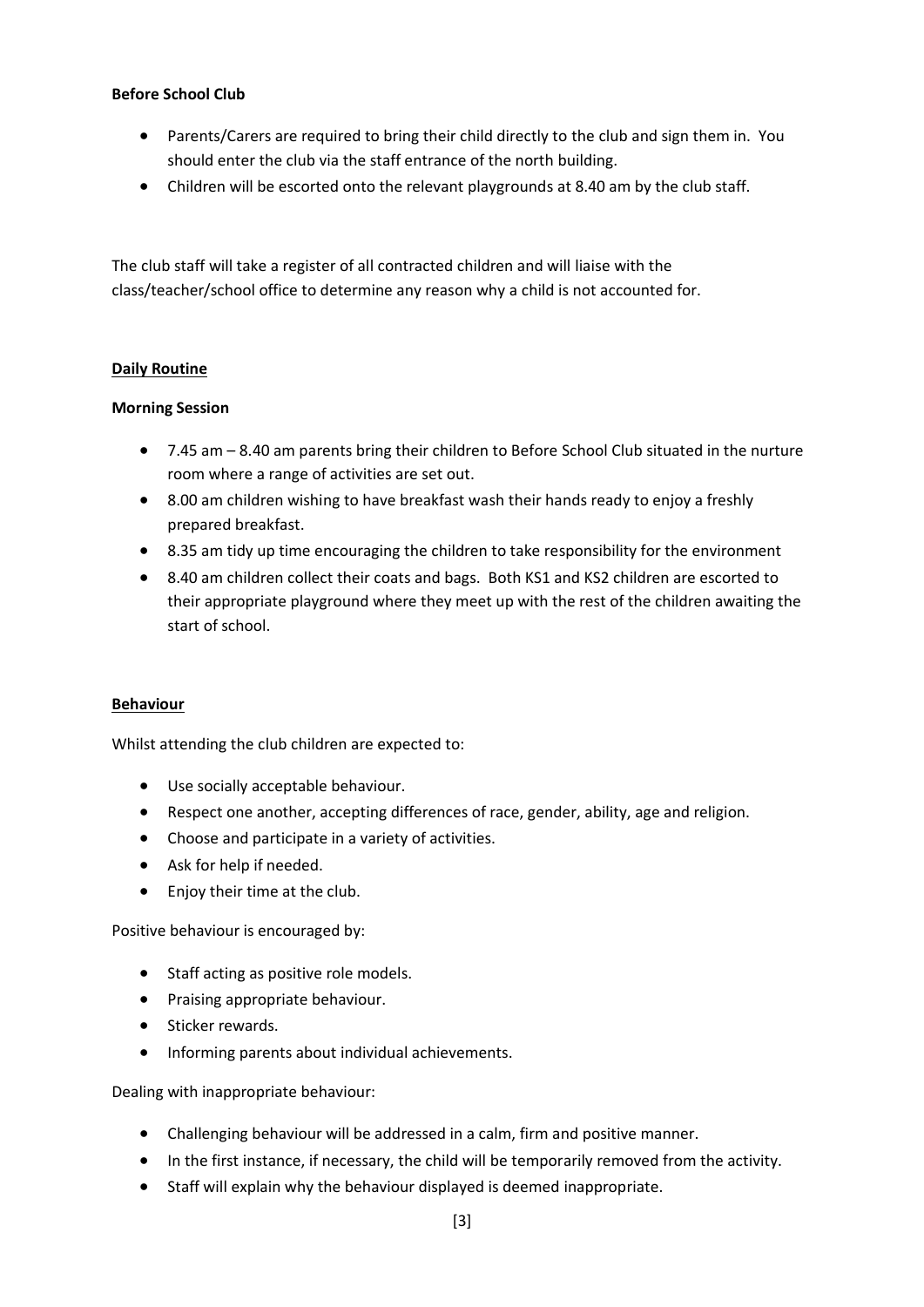- Staff will encourage and facilitate mediation between children to try to resolve conflicts through discussion and negotiation. (restorative practices)
- Staff will consult with parents to formulate clear strategies for dealing with persistent inappropriate behaviour.

If after consultation with parents and the implementation of behaviour management strategies, a child continues to display inappropriate behaviour, the club may decide to exclude the child. The reasons and processes involved will be clearly explained to the child and their parent/carer.

# **First Aid**

- All accidents will be recorded in the school accident book, accurately reported to the parents/carers upon collection.
- Accident records must give details of; time, date and nature of the accident, details of the child involved, type and location of the injury, action taken, and by whom.
- All incidents are dealt with by a qualified first aider.

Parents of any child who becomes unwell during the club will be contacted immediately. If a child is sent home during school hours, the club will be informed of their absence.

# **Payment of Fees**

It is a requirement of the club that parents book and pay via SIMS Agora.

The parent signing the club's registration form is known as the 'contracting parent' and is responsible for payment of all fees.

If a parent is experiencing difficulty with payment of their fees, they should contact the school office staff as soon as possible. Our staff will treat all matters confidentially and arrange for discussions in private.

Payment will be made via an online electronic payment system – 'SIMS Agora' and information on accessing this will be given to parents/carers separately

# **Procedures for payment of fees**

- Payments will be made by accessing the online payment facility, SIMS Agora.
- If payment is not received this may result in a parent losing their childcare place.
- Places must be booked and paid for by adding the dates to the basket and checking out the payment at least two weeks in advance
- Two weeks' notice must be given to reduce the number of sessions your child attends at the club.
- Two weeks' notice must be given to cancel your child's place.

## **Related Whole School Policies:**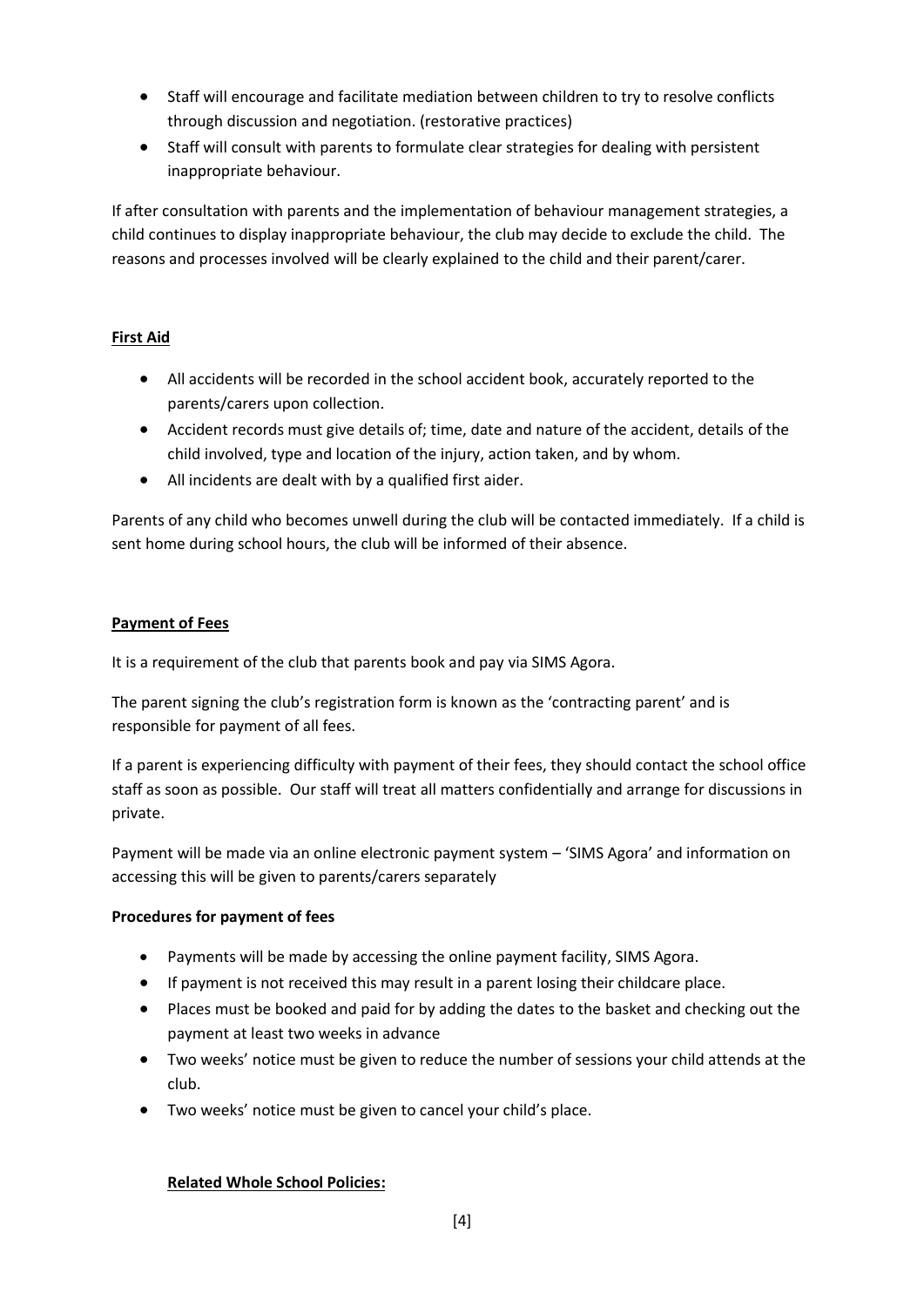- Child protection policy
- Equal Opportunities Policy
- Health and Safety policy





# *Withernsea Primary School Before School Club Agreement*

|--|--|

read and accept a copy of the club's policy and agree to abide by the terms there in.

I accept that I am the 'contracting parent' for the above child and agree to make **payments to Withernsea Primary School each month when invoiced.**

The sessions in this contract are 7.45 am - 8.45 am

Parent Signature………………………………………..……..

Print name………………………………………………...........

Date…………………………………………………………..………

Signed……………………………………………………..…………on behalf of **Withernsea Primary School**

Print Name……………………………………………………………………..….. Date…………………………………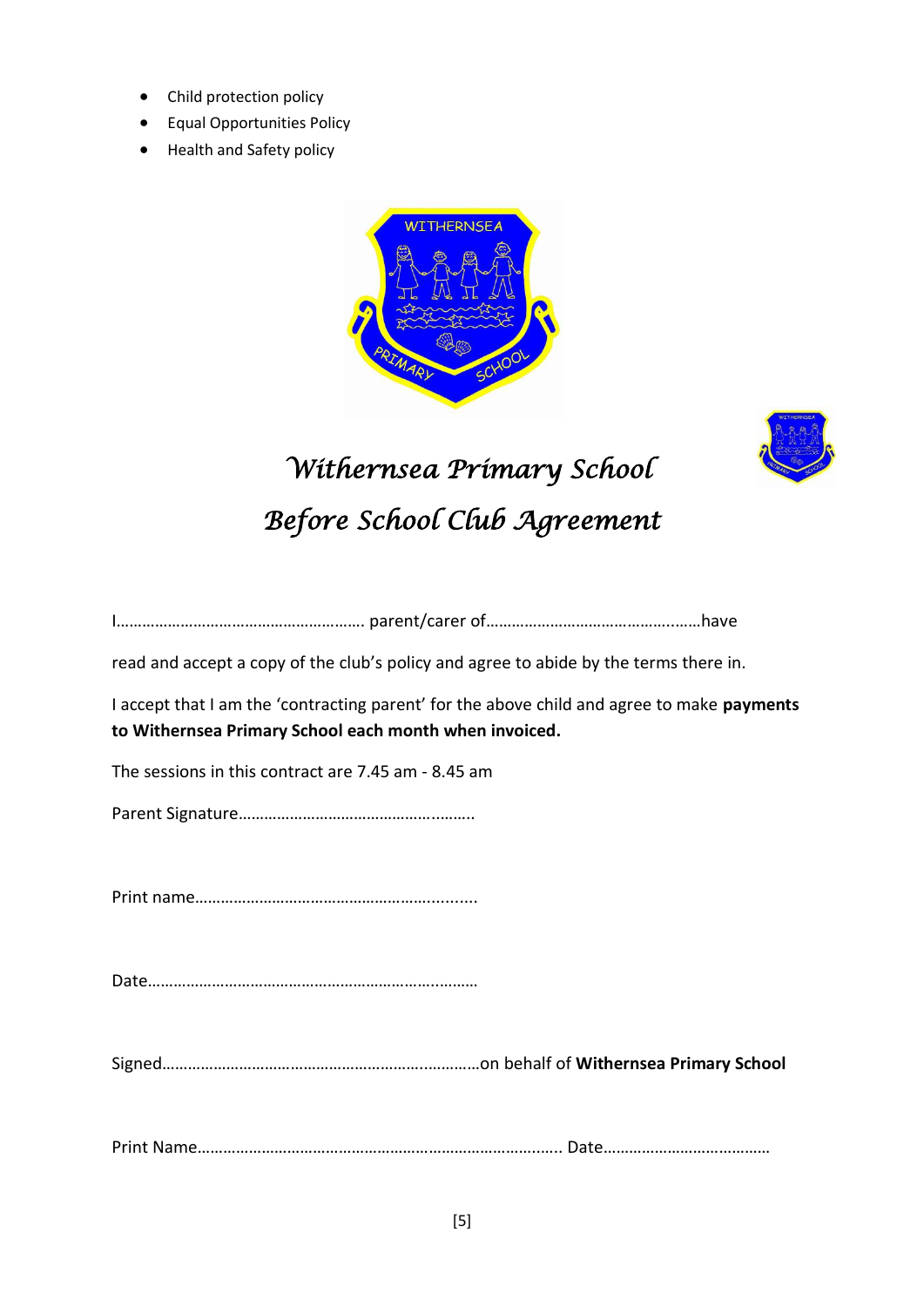



# **Pupil Registration Form**

## **Pupil Personal Information**

| SURNAME:      | FORENAME:  |  |
|---------------|------------|--|
| HOME ADDRESS: |            |  |
|               |            |  |
| POST CODE:    | TELEPHONE: |  |

# **Mother/Carer Information**

| TITLE:                          |          | <b>FORENAME:</b> | SURNAME: |  |
|---------------------------------|----------|------------------|----------|--|
| PHONE: Club time                | ᆠ.       |                  |          |  |
| Mobile                          | <u>.</u> |                  |          |  |
| Home                            | э.       |                  |          |  |
| Work                            | 4.       |                  |          |  |
| Primary correspondence<br>email | 5.       |                  |          |  |

# **Father/Carer Information**

| TITLE:           |          | FORENAME: | SURNAME: |  |
|------------------|----------|-----------|----------|--|
| PHONE: Club time | . .      |           |          |  |
| Mobile           | <u>.</u> |           |          |  |
| Home             | . ب      |           |          |  |
| Work             | 4.       |           |          |  |

## **Other Contact Information – Please provide at least two**

| TITLE:                 |          | FORENAME: | SURNAME: |  |
|------------------------|----------|-----------|----------|--|
| PHONE: Club time       | ᆠ.       |           |          |  |
| Mobile                 | <u>.</u> |           |          |  |
| Home                   | э.       |           |          |  |
| Work                   | 4.       |           |          |  |
| <b>RELATIONSHIP TO</b> |          |           |          |  |
| <b>CHILD</b>           |          |           |          |  |

| TITLE:                                 |          | FORENAME: | SURNAME: |  |
|----------------------------------------|----------|-----------|----------|--|
| PHONE: Club time                       | <b>.</b> |           |          |  |
| Mobile                                 | <u>.</u> |           |          |  |
| Home                                   | э.       |           |          |  |
| Work                                   | 4.       |           |          |  |
| <b>RELATIONSHIP TO</b><br><b>CHILD</b> |          |           |          |  |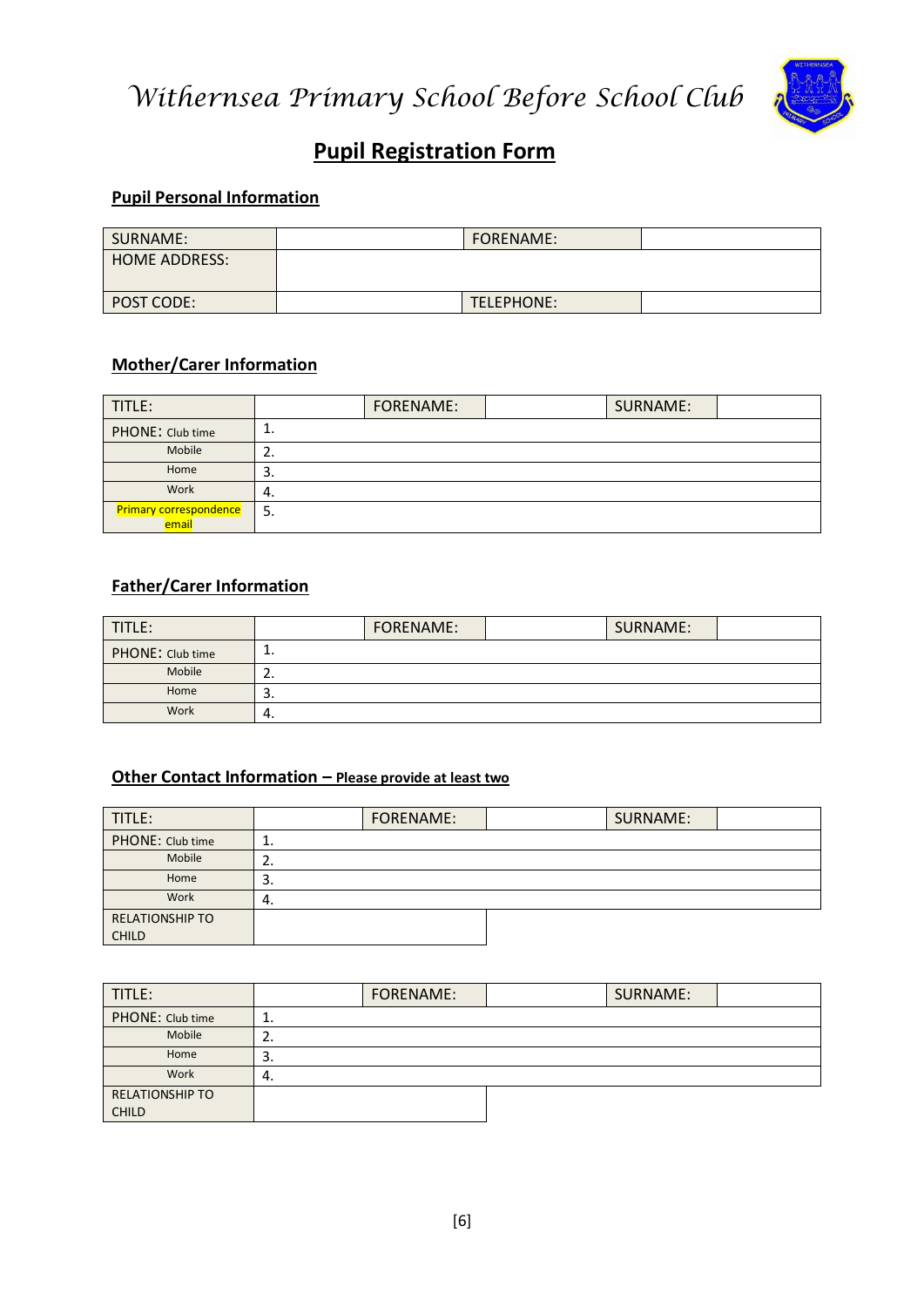#### **PUPIL – MEDICAL INFORMATION**

| DOCTOR'S         | <b>MEDICAL</b> |  |
|------------------|----------------|--|
| <b>PRACTICE:</b> | CONDITIONS:    |  |
|                  |                |  |
|                  |                |  |

**Is there a current Health Care Plan in school?** YES/NO

## **Dietary Information**



**Allergies**



**Vegetarian/Halal**

Please specify further detailed information if you have ticked any of the above or would like to add any other relevant information:

……………………………………………………………………………………………………………………………………………………………

…………………………………………………………………………………………………………………………………………………………..

……………………………………………………………………………………………………………………………………………………………

……………………………………………………………………………………………………………………………………………………………

## **NOMINATED INDIVIDUALS AUTHORISED TO COLLECT YOUR CHILD**

**CHILD'S NAME ……………………………………………………………………………**

Please provide on the list below the full names of all individuals authorised to collect your child from our Before School Club, including parents and carers.